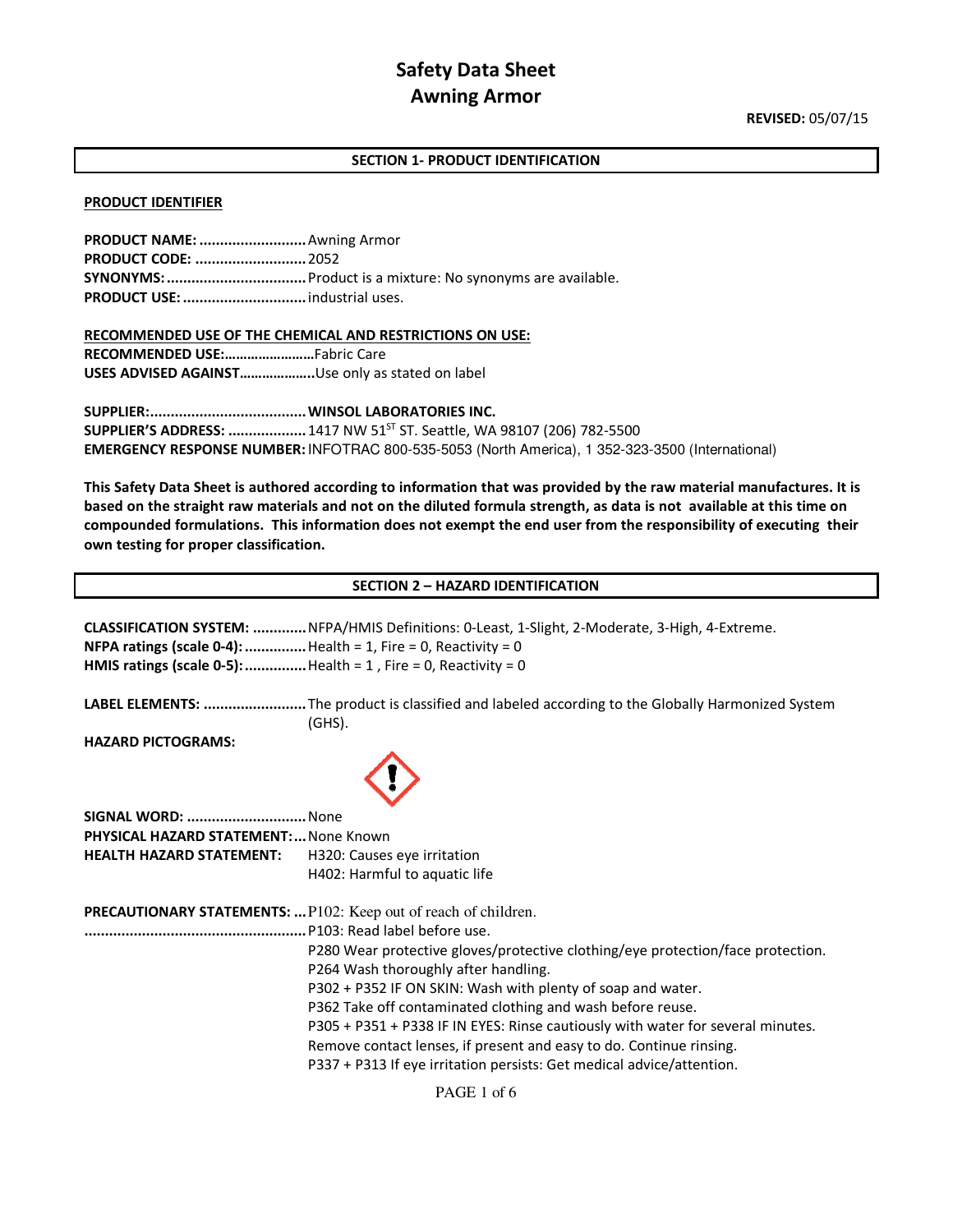## **SECTION 3 – COMPOSITON/INFORMATION ON INGREDIENTS**

### **Chemical characterization: ...........** Mixtures

**Description: ..................................** Mixture of the substances listed below with nonhazardous additions.

| <b>COMPONENT</b>                        | <b>PERCENT</b> | CAS#       | EC#      | <b>Trade Secret</b> |
|-----------------------------------------|----------------|------------|----------|---------------------|
| <b>Ethoxylated Fatty Alcohol</b>        | $1-5$          | 24938-91-8 | 2539620  | $\ast$              |
| Dimethylpolysiloxane Mixture            | $20 - 40$      | 63148-62-9 | Unlisted | $\ast$              |
| Dimethyl cyclopolysiloxane              | $.05 - .1$     | 69430-24-6 | 2091367  | $\ast$              |
| Alcohols, C12-14 Ethoxylated            | $1-5$          | 68439-50-9 | 5002133  | $\ast$              |
| 2-(Hydroxymethyl) amino ethanol         | $.05 - .1$     | 34375-28-5 | 2519740  | $\ast$              |
| Aminoethylaminopropyl dimethyl siloxane | $1 - 5$        | 68554-54-1 | Unlisted | $\ast$              |
| Water                                   | Balance        | 7732-18-5  | 2317912  | $\ast$              |

\*The exact percentage (concentration) of composition has been withheld as a trade secret.

### **SECTION 4 – FIRST AID MEASURES**

| <b>EYE CONTACT:</b> Immediately flush eyes with water for at least 15 minutes. Hold eyelids open to ensure           |
|----------------------------------------------------------------------------------------------------------------------|
| adequate flushing. Get medical attention if irritation persists.                                                     |
| <b>SKIN CONTACT:</b> Remove contaminated clothing and shoes. Wash affected skin area with soap and                   |
| water.                                                                                                               |
| <b>SWALLOWING (INGESTION):</b> Rinse mouth. Never give anything by mouth to a victim who is unconscious or is having |
| convulsions. Get medical attention if symptoms occur.                                                                |
|                                                                                                                      |
| <b>OTHER INSTRUCTIONS:</b> Eye irritation. Symptoms may include stinging, tearing, redness, swelling, and blurred    |
| vision.                                                                                                              |

### **SECTION 5 – FIRE FIGHTING MEASURES**

**EXTINGUISHING MEDIA: ...............** Dry chemical, foam, water or carbon dioxide. **SPECIAL PROTECITVE EQUIPMENT AND PRECATUIONS FOR FIRE FIGHTERS:** In the event of a fire, wear a NIOSH (USA) or CEN (EU) approved, positive pressure, self-contained breathing apparatus (SCUBA) and full protective clothing. Evacuate all non-essential personnel from the danger area. **UNUSUAL FIRE AND** 

## **EXPLOSION HAZARDS: ..................** No further relevant information is available.

### **SECTION 6 – ACCIDENTAL RELEASE MEASURES**

### **PERSONAL PRECAUTIONS, PROTECTIVE EQUIPMENT**

**AND EMERGENCY PROCEDURES: ..** Restrict access to keep out unauthorized or unprotected personnel. Wear protective equipment. Avoid eye contact or walking in material as it will be slippery.

**ENVIRONMENTAL PRECAUTIONS: .** Keep spilled material away from sewage/drainage systems and waterways.

**METHODS AND MATERIALS FOR CONTAINMENT AND CLEAN UP:** All clean-up personnel must be properly trained. Confine the spill and remove incompatible materials. Ensure adequate ventilation.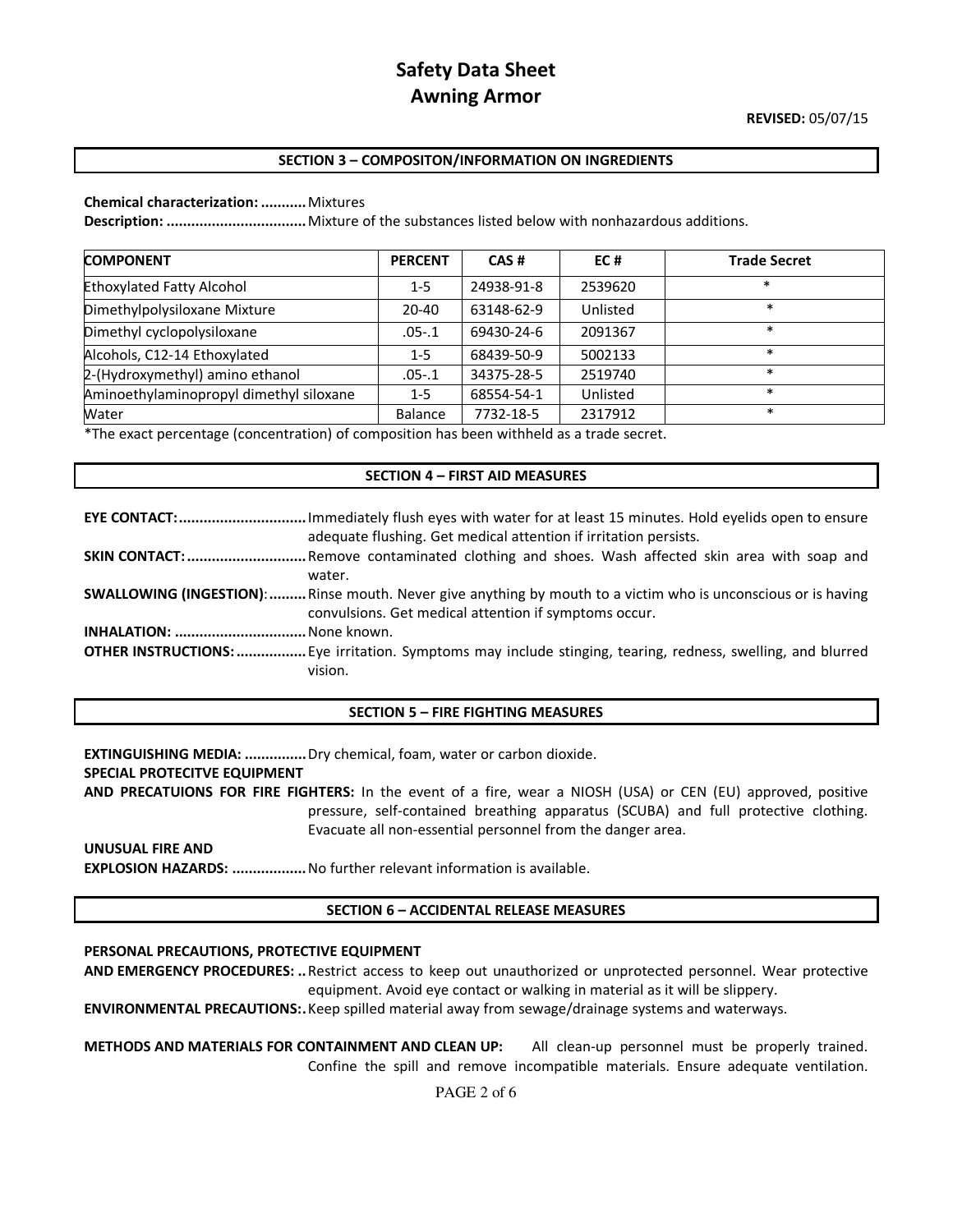## **REVISED:** 05/07/15

Secure the source of the leak if conditions are safe. Neutralize spill and collect using an appropriate absorbent material such as clay or vermiculite. Place waste in an appropriate container for disposal. Use care during clean-up to avoid exposure to the material and injury from broken containers. Dispose material in accordance with Federal, state and local environmental regulations

## **SECTION 7 – HANDLING AND STORAGE**

**PRECAUTIONS FOR SAFE HANDLING:** Use with adequate ventilation. Wear proper protective equipment.

**CONDITIONS FOR SAFE STORAGE:** Do not freeze. Store in closed, properly labeled containers in cool dry space. Protect containers from freezing or physical damage, incompatible materials. Have emergency equipment for fires and spills readily available.

## **SECTION 8 – EXPOSURE CONTROLS / PERSONAL PROTECTION**

**TLV (THRESHOLD LIMIT VALUE): ...** The TLV in section in section III is the ACGIH/TLV-TWA (threshold limit value/time weighted average concentration for an eight hour work day). The STEL is the short term exposure limit and the (Ceil) is the ceiling limit.

| <b>USA)</b><br><b>COMPONENT</b> | <b>OSHA PEL – TWA</b>              | <b>ACGIH TLV-Ceiling</b>            | ACGIH – STEL    |
|---------------------------------|------------------------------------|-------------------------------------|-----------------|
| Alcohols, C12-14 Ethoxylated    | 100ppm:360mg/m <sup>3</sup> (skin) | $20$ ppm:72mg/m <sup>3</sup> (skin) | Not Established |
| Other ingredients               | Not Established                    | Not Established                     | Not Established |

|                                             | <b>EYE PROTECTION:</b> Wear chemical splash goggles or face shield.                                            |
|---------------------------------------------|----------------------------------------------------------------------------------------------------------------|
|                                             | <b>SKIN PROTECTION:</b> Minimize contact with product. Wear chemical resistant coveralls, boots, gloves, apron |
|                                             | and/or suitable long-sleeved clothing.                                                                         |
| <b>RESPIRATORY PROTECTION:  Not needed.</b> |                                                                                                                |
|                                             |                                                                                                                |
|                                             | ADDITIONAL MEASURES:  Emergency eyewash and safety shower facilities should be available in the immediate      |
|                                             | work area.                                                                                                     |
|                                             | REQUIRED WORK/HYGIENE:  Wash hands thoroughly after handling. Keep away from all food stuffs, beverages and    |
|                                             | feed. Do not eat, drink or smoke in work area.                                                                 |

## **SECTION 9 – PHYSICAL AND CHEMICAL PROPERTIES**

| ODOR THRESHOLD:  Not Available                       |  |
|------------------------------------------------------|--|
|                                                      |  |
| MELTING POINT/FREEZING POINT: Not available          |  |
| BOILING POINT:  Not available                        |  |
|                                                      |  |
| EVAPORATION RATE:  Not Available                     |  |
| <b>FLAMMABILITY:  Non flammable, non combustible</b> |  |
| <b>LOWER FLAMMABILITY LIMIT: Not applicable</b>      |  |
| <b>UPPER FLAMMABILITY LIMIT:  Not applicable</b>     |  |
| VAPOR PRESSURE:  Not Available                       |  |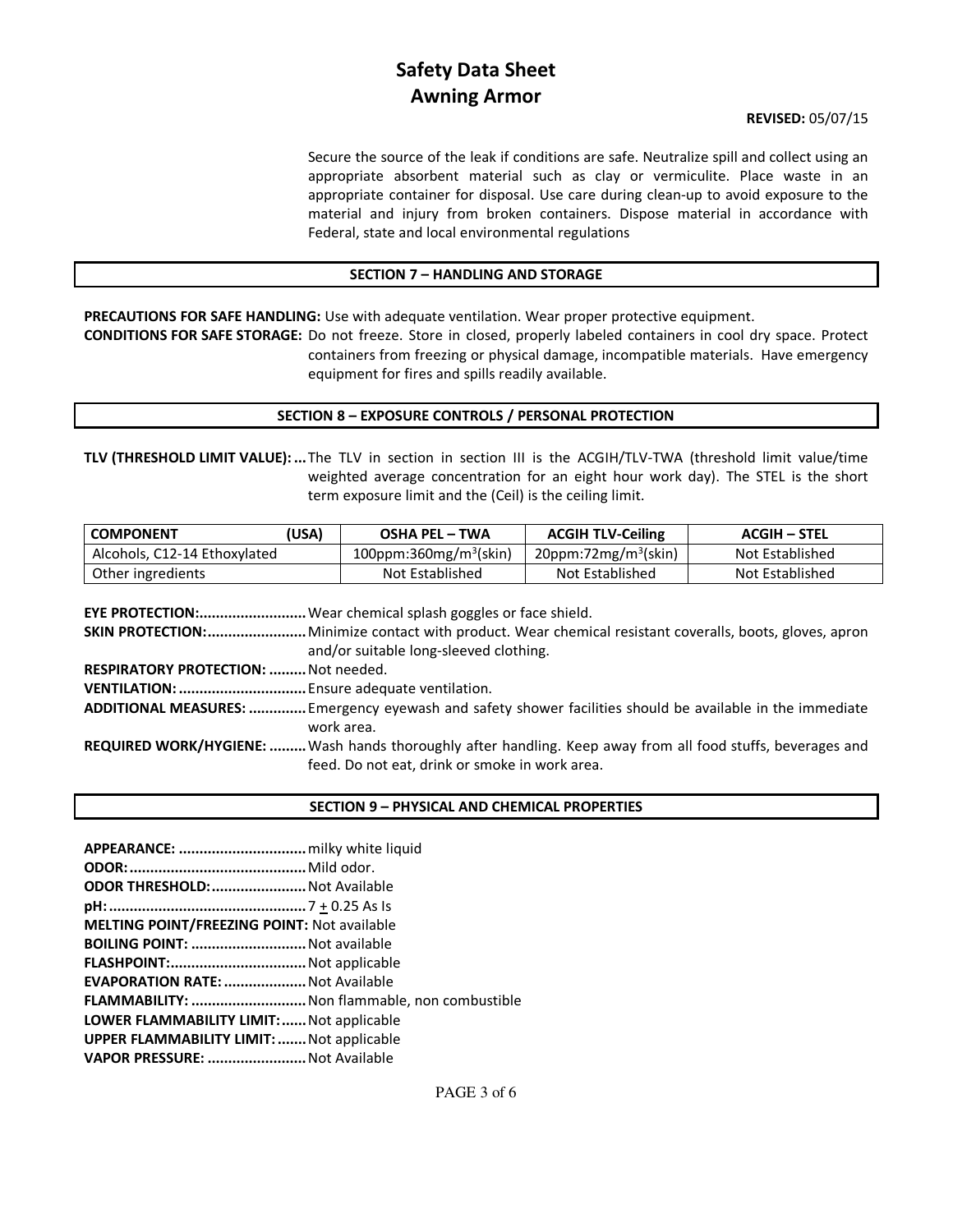**VAPOR DENSITY (AIR=1): ..............** Not determined **SPECIFIC GRAVITY: ........................** .99 **SOLUBILITY IN WATER: .................** Soluble in water **PARTITION COEFFICIENT n-OCTANOL/WATER:** Not Available **AUTOIGNITION TEMPERATURE:.... Not Available DECOMPOSITION TEMPERATURE:** Not Available

## **SECTION 10 – STABILITY AND REACTIVITY**

**STABILITY: .....................................** Stable under recommended storage conditions. **HAZARDOUS CONDITIONS TO AVOID:** No decomposition if used according to specifications. **INCOMPATIBLE MATERIALS: .........** None known. **HAZARDOUS DECOMPOSITION PRODUCTS:** No dangerous decomposition products known.

## **SECTION 11 – TOXICOLOGICAL INFORMATION**

### **TOXICOLOGICAL INFORMATION: .. Alcohols, C12-14 Ethoxylated**

|                                                               | Acute Eye Irritation: Eye - eye irritation, rabbit. (100 mg, 24hr)                                    |
|---------------------------------------------------------------|-------------------------------------------------------------------------------------------------------|
|                                                               | Acute Skin Irritation: slight skin irritation, rabbit. (500mg, 24hr)                                  |
|                                                               |                                                                                                       |
| Acute Respiratory Irritation: No test data found for product. |                                                                                                       |
| Acute Inhalation Toxicity: No test data found for product.    |                                                                                                       |
|                                                               |                                                                                                       |
|                                                               | Chronic Toxicity: This product does not contain any substances that are considered by OSHA, NTP, IARC |
|                                                               | or ACGIH to be "probable" or "suspected" human carcinogens.                                           |

## **TOXICOLOGICAL INFORMATION: .. Dimethylpolysiloxanes**

| Acute Dermal Toxicity:LD50 - rabbit >5000-mg/kg. |  |
|--------------------------------------------------|--|
| Acute Oral Toxicity: LD50, rat: 17000 mg/kg      |  |
| Primary Route(s) of Exposure:  Eye, skin contact |  |
| Potential Health Effects:  None known.           |  |
|                                                  |  |
| Skin Contact: None known.                        |  |
| Inhalation:  None known.                         |  |
|                                                  |  |

### **TOXICOLOGICAL INFORMATION: .. Remaining Mixture**

**Primary Route(s) of Exposure: ......** Eye, skin contact

**Potential Health Effects: ...............** None known.

**Eye Contact: ..................................** Can cause eye irritation.

**Skin Contact:.................................** None known.

**Inhalation: ....................................** None known.

**Ingestion: ......................................** None known.

**CARCINOGENICITY: .......................** The components of this product are not classified as carcinogenic by OSHA, NTP or IARC.

**MEDICAL CONDITIONS AGGRAVATED BY EXPOSURE:** None known.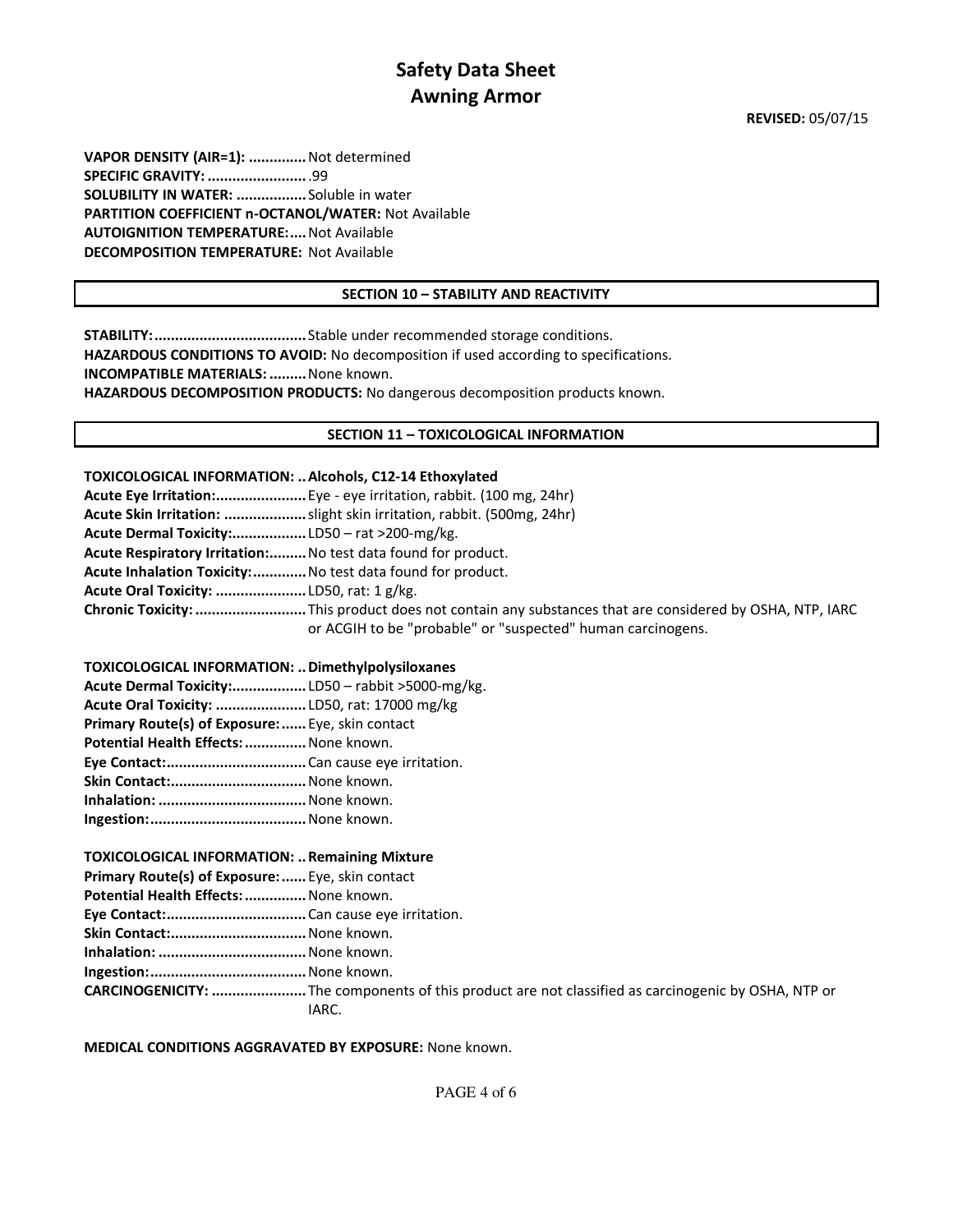## **SECTION 12 – ECOLOGICAL INFORMATION**

**ECOLOGICAL INFORMATION: ........ mixture ECOTOXICITY: ................................** Harmful to aquatic life **BIODEGRADABILITY: .....................** Not Available

#### **SECTION 13 – DISPOSAL CONSIDERATIONS**

**WASTE DISPOSAL: .........................** This product must be disposed of in accordance with Federal, state and local environmental regulations. Discarded materials may be considered hazardous waste due to pH/corrosivity. It is the responsibility of the product user to determine at the time of disposal whether a material containing, or derived from this product, should be classified as a hazardous waste.

#### **SECTION 14 – TRANSPORTATION INFORMATION**

**DOT/IMDG/ IATA PROPER SHIPPING NAME:** Not Classified **HAZARD CLASS AND LABEL: ..........** Not Classified **UN NUMBER: ................................** Not Classified **PACKAGING GROUP: .....................** Not Classified **EPA REPORTABLE QUANTITY (RQ): MARINE POLLUTANT:....................** Not listed. **EMERGENCY RESPONSE GUIDE: ....** Not Classified

### **SECTION 15 – REGULATORY INFORMATION**

### **U.S. FEDERAL REGULATORY INFORMATION:**

**LISTED CARCINOGEN: ....................** Not listed.

- **TSCA STATUS: ...............................** The ingredients of this product are listed on TSCA (Toxic Substances Control Act) inventory (40CFR 710.) Not regulated
- **SARA SECTION 302: .......................** None
- **SARA SECTION 311/312 HAZARD CLASS:** Not available
- **SARA SECTION 313: .......................** Not listed
- **NFPA HEALTH:...............................** 1
- **NFPA FLAMMABILITY: ...................** 0
- **NFPA REACTIVITY: .........................** 0

**DOMESTIC SUBSTANCES LIST (DSL):** Listed **INGREDIENT DISCLOSURE LIST: .....** Listed

> This product has been classified in accordance with the hazard criteria of the Controlled Products Regulations (CPR) and the SDS contains all of the information required by the CPR.